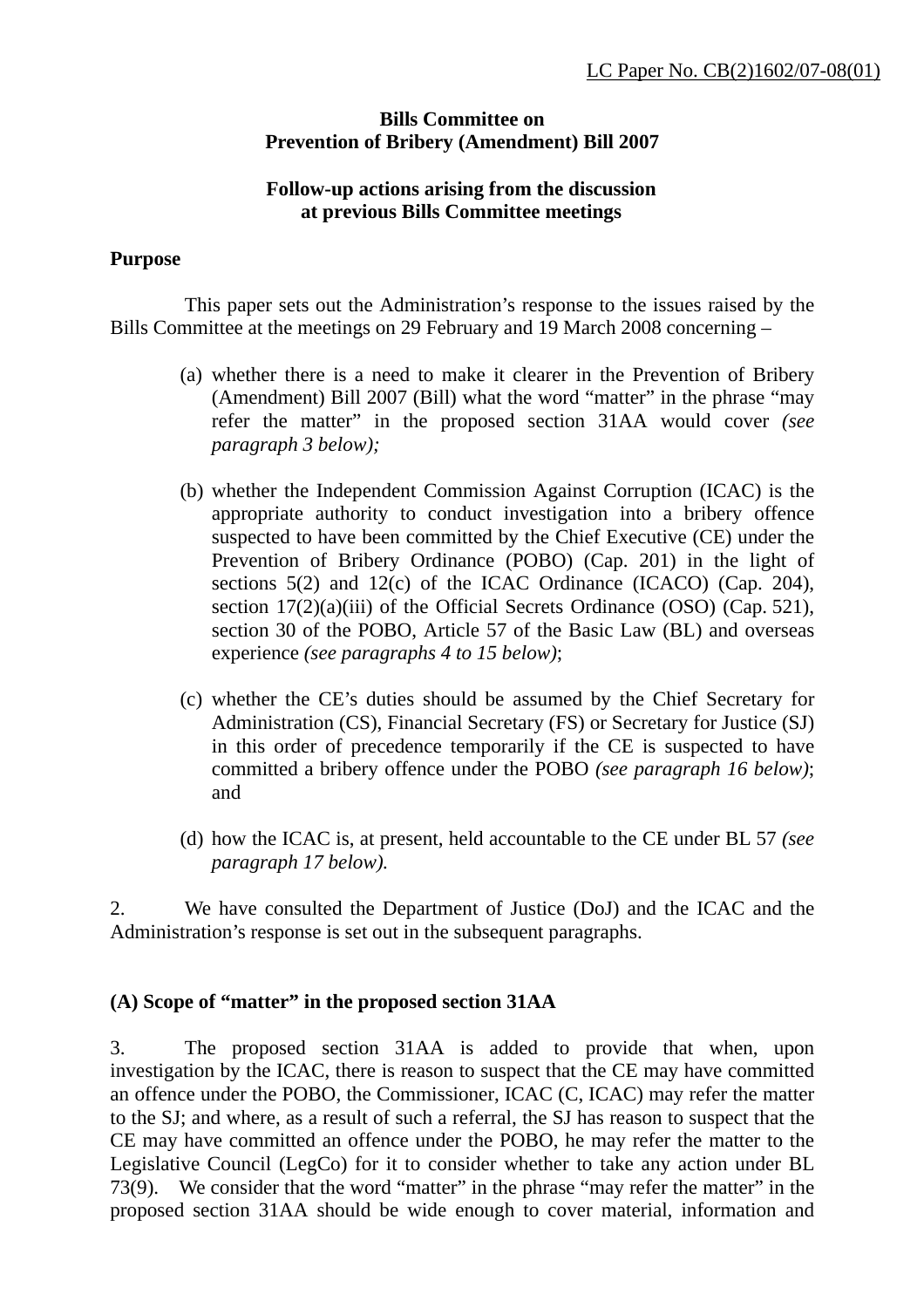evidence concerning a bribery offence suspected to have been committed by the CE under the POBO. Although the word "matter" is not specifically defined in the Bill, the context in which it appears and the purpose of the proposed section 31AA should render it a meaning wider than the mere fact that the allegation has been made against the CE.

# **(B) Appropriate authority to investigate a bribery offence involving the CE**

# *(a) ICAC's mandatory duty to investigate*

4. Section 12(b)(ii) of the ICACO imposes a mandatory duty on the C,ICAC to investigate any alleged or suspected offence under the POBO. He thus has and should fulfill this statutory responsibility to investigate a bribery offence suspected to have been committed by any person, including the CE. The C,ICAC is obliged to discharge his duty to investigate under section 12(b)(ii), even if the offence is suspected to have been committed by the CE.

*(b) Safeguards against disclosure of information* 

# *(i) Post commencement of investigation*

5. Section 30 of the POBO provides that a person, while knowing or suspecting that an investigation in respect of an offence alleged or suspected to have been committed under Part II of the POBO is taking place, shall not, without lawful authority or reasonable excuse, disclose to -

- (a) the person who is the subject of the investigation (subject person) the fact that he is so subject or any details of such investigation; or
- (b) the public or any other person the identity of the subject person or the fact that the subject person is so subject or any details of such investigation,

unless and until the person under investigation has been arrested or any of the other conditions in section 30(2) has been satisfied. This prohibition applies equally to the C,ICAC as well as any other person. If the C,ICAC disclosed to the CE that the CE was subject to an investigation being conducted by the ICAC or any details about the investigation without lawful authority or reasonable excuse, the C,ICAC would commit an offence under section 30.

# *(ii) Pre-investigation*

6. Section 17 of the OSO provides that a person who is or has been a public servant commits an offence if he, without lawful authority, discloses information, document or other article which impedes the prevention or detection of offences or the apprehension or prosecution of suspected offenders and that is or has been in his possession by virtue of his position as such. By virtue of section 21(1) of the OSO, disclosure by a public servant is made with lawful authority if, and only if, it is made in accordance with his official duty. If the C,ICAC disclosed to the CE the presence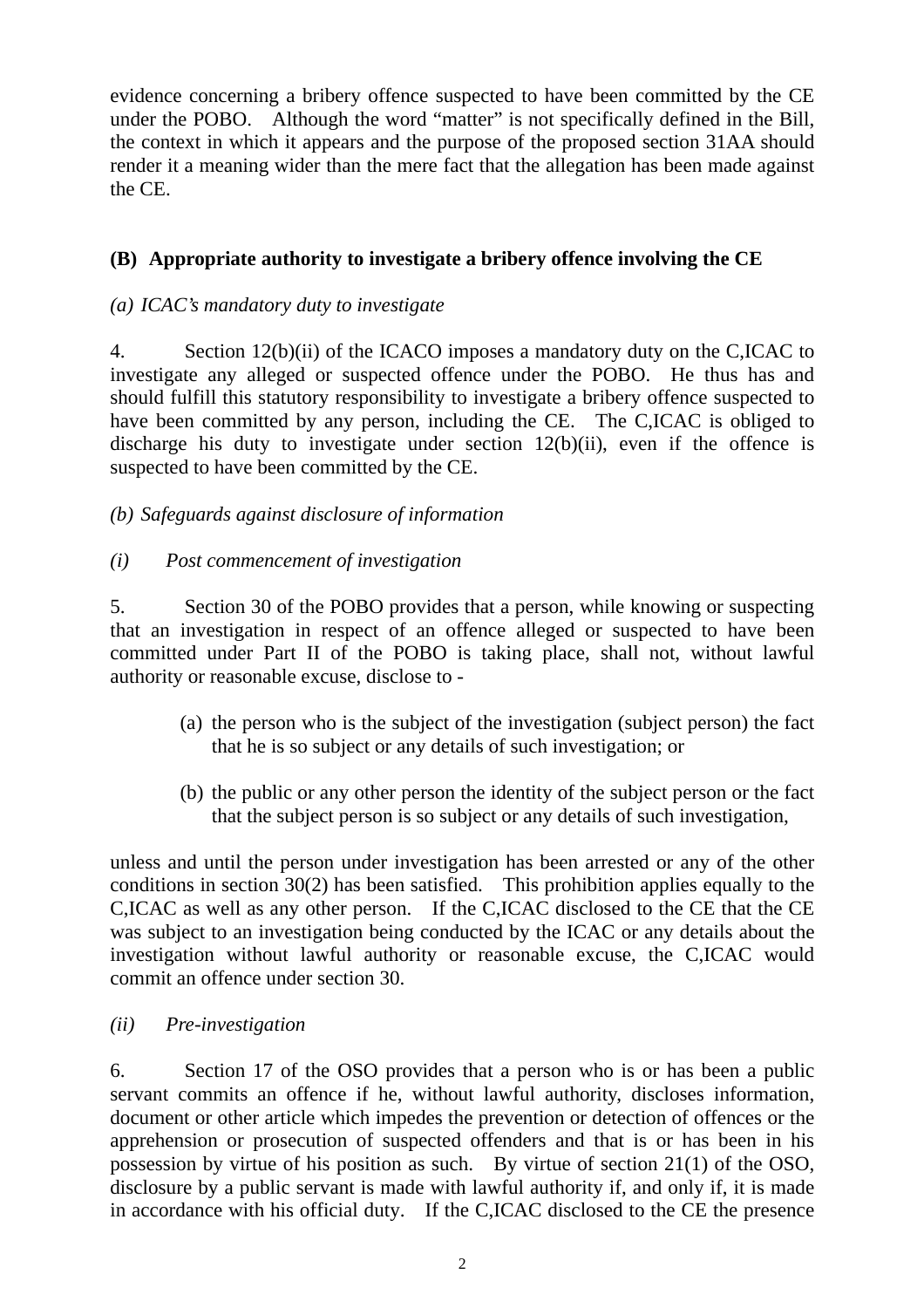of, or any details about a corruption complaint against the CE, the C,ICAC would commit an offence under section 17 because such information would fall within the scope of "impeding the prevention or detection of offences or the apprehension or prosecution of suspected offenders" under section 17 and the disclosure could not be considered as having been made in accordance with the C,ICAC's official duty *(see paragraph 8 below for more details)*.

#### *(c) BL 57 and sections 5(2) and 12(c) of the ICACO*

7. BL 57 provides that the ICAC shall function independently and be accountable to the CE. This requirement is also transcribed in section 5(2) of the ICACO which provides that the C,ICAC shall not be subject to the direction or control of any person other than the CE. These provisions underpin the independence of the ICAC and that the C,ICAC is accountable to the office of the CE, not to the post holder per se.

8. There is a view that BL 57 and/or section 5(2) might have the effect of empowering the CE to direct the C,ICAC to disclose the presence of, or even details about a corruption complaint/investigation against himself, the CE. This view is untenable. Firstly, if BL 57 had such an empowering effect, it would be arguable that BL 57 empowered the CE to interfere with the investigation by ICAC of a corruption complaint against the CE. This would apparently go against an important principle that the BL does not provide the CE with general immunity from criminal investigation or prosecution. Secondly, if a person holding the office of the CE did give such an instruction to the C,ICAC, that person's conduct may amount to an abuse of the powers of the office of the CE and, if so, this would constitute the common law offence of misconduct of public office. Depending upon the circumstances, it may also constitute the offence of perverting the course of public justice or the lesser offence of obstructing or resisting ICAC officers in executing their duties under section 13A of the ICACO. Thirdly, if the C,ICAC did comply with the unlawful instruction, he may commit an offence under section 30 of the POBO and/or section 17 of the OSO. Where an unlawful disclosure has been made, it is most unlikely that the C,ICAC could establish the defence of "lawful authority or reasonable excuse (under section 30 of the POBO)" or "lawful authority (under section 17 of the OSO)" as he must have known that the CE's instruction to him was unlawful in the first place. The same would also apply if the C,ICAC made the disclosure of his own volition.

9. Section 12(c) of the ICACO provides that the C,ICAC has the duty to investigate any conduct of a prescribed officer which is connected with or conducive to corrupt practices and to report thereon to the CE. Since the CE is **not** a prescribed officer as defined under section 2 of POBO, the C,ICAC's duty to report to the CE under section 12(c) does not include any corrupt practice or bribery offence suspected to have been committed by the CE.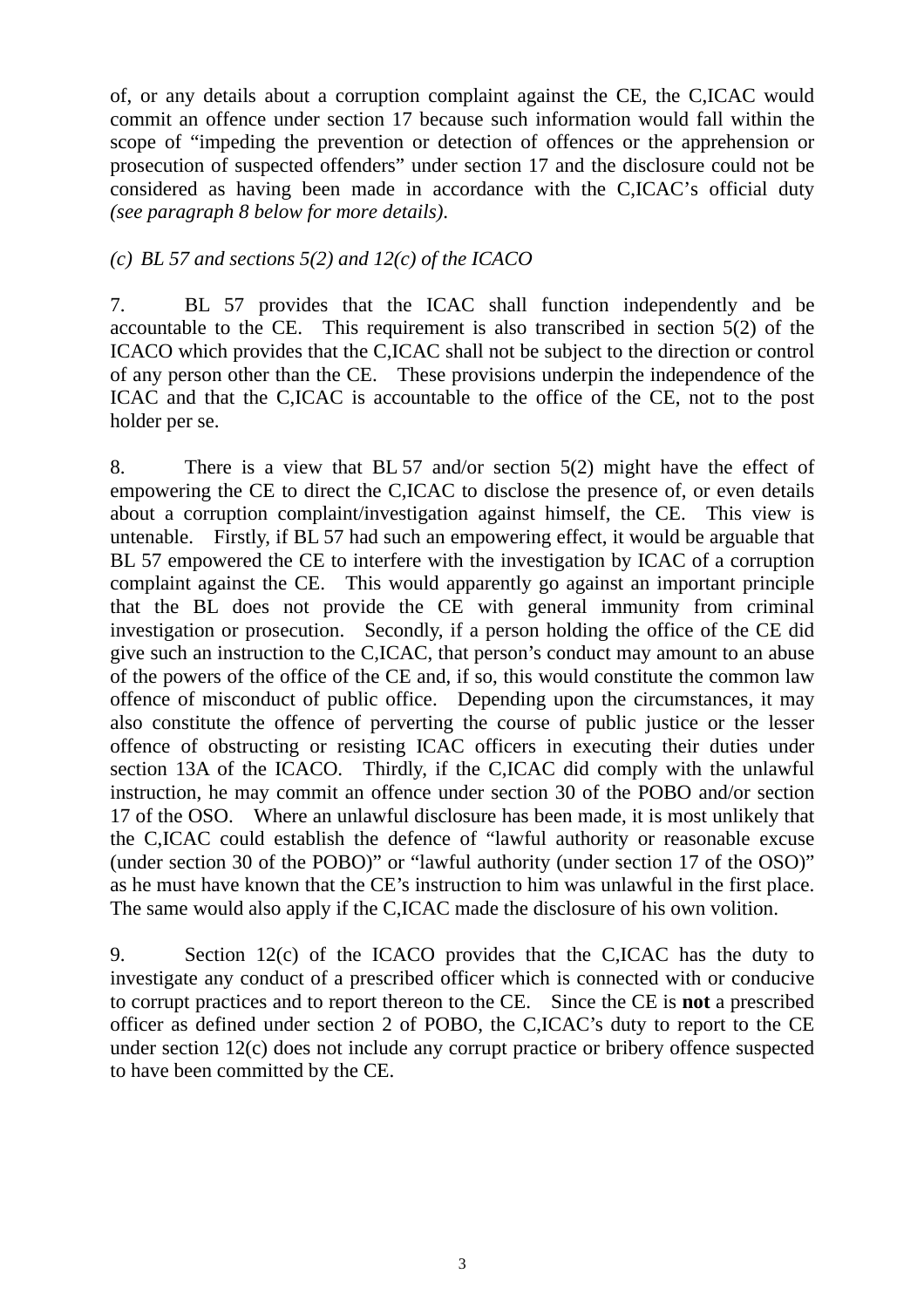### *(d) Independent Investigation Committee under BL 73(9)*

10. BL 73(9) has already provided for a special regime for the investigation and impeachment of the CE in respect of a complaint about his serious breach of law or dereliction of duty. If the LegCo passes a motion under BL 73(9) and gives a mandate to the Chief Justice of the Court of Final Appeal to form and chair an independent investigation committee, the committee will carry out investigation of the CE under the impeachment procedure. The establishment of any additional investigation authorities is therefore unnecessary and could duplicate and even compromise the role of the independent investigation committee formed for the purpose of BL 73(9).

#### *(e) Overseas experience*

11. As reported to the LegCo Subcommittee on Application of Certain Provisions of the POBO to the CE (Subcommittee) in late 2005, we had examined the interface arrangements between impeachment and prosecution in respect of Heads of States in the United Kingdom, the United States, South Korea and Singapore. In gist, the research findings reveal that impeachment proceedings are generally to be conducted prior to criminal trials. According to the opinions of the United States Department of Justice, the President of the United States is afforded immunity from criminal prosecution until such time as he leaves office or the Congress has impeached and removed the President from his office. In reality, there has not been any incident of a sitting President being indicted or prosecuted and the United States Department of Justice's view remains unchallenged. In Singapore, the President enjoys a constitutional immunity from any court proceedings during his term of office. In the Republic of Korea, the Constitution provides that "the President shall not be charged with a criminal offence during the tenure of office except for insurrection or treason". Seen in this light, it is a common arrangement in overseas jurisdictions that it would be necessary to remove the Head of State from his office before any criminal proceedings could be instituted against him *(see the table at Annex for details)*.

12. While it is not the Administration's intention to cite these examples for the purpose of proposing prerogative or immunity to the CE, we wish to point out that it is inappropriate to compare the investigation arrangements in overseas jurisdictions without first ascertaining the interface between impeachment and prosecution in respect of the Heads of States / Governments. Nor can such an overseas comparison be considered meaningful without looking into the details of the relevant safeguards, such as those in section 30 of the POBO and section 17 of the OSO.

#### *(f) Conclusion*

13. In the light of the above, the Administration remains of the view that the ICAC should be the appropriate authority to investigate a bribery offence suspected to have been committed by the CE, as in the case of any other person. The ICAC possesses the requisite powers and expertise to carry out the investigation of suspected bribery offences. Under the ICACO, the C,ICAC has a mandatory duty to investigate a bribery offence suspected to have been committed by the CE. Since its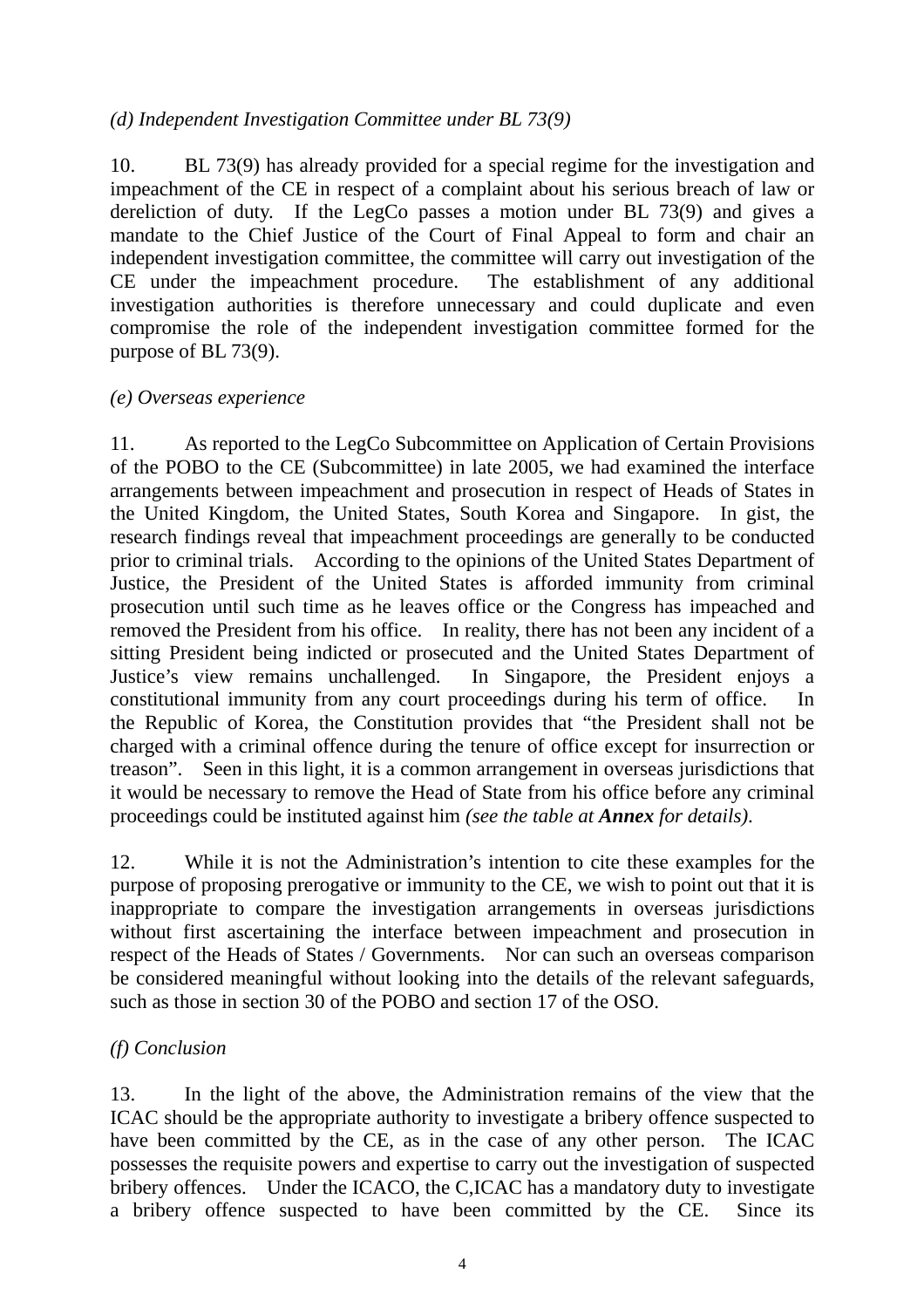establishment in 1974, the ICAC's investigation has all along been conducted independently, fairly and in confidence and that it has been seen by the public as such. Indeed, some Subcommittee Members have indicated that they have confidence in the work of the ICAC, given its experience and expertise in performing investigative duties. They also have no objection for the ICAC, though being accountable to the CE under BL 57, to handle or investigate any corruption allegations against the CE as the ICAC is accountable to the office of the CE, and not the post holder per se.

14. Although BL 57 specifies that the ICAC shall be accountable to the CE, this specification should be read in context and would unlikely have the effect of empowering the CE to interfere with the investigation by the ICAC of a corruption complaint against the CE. It would be unlawful for the CE to misuse BL 57 in order to conduct himself in a way which constitutes the common law offence of misconduct of public office, perverting the course of public justice or the lesser offence of obstructing or resisting ICAC officers in executing their duties under section 13A of the ICACO. There are already sufficient safeguards, such as section 30 of the POBO and section 17 of the OSO, against any possible unlawful disclosure to the CE of the presence or even details about a corruption complaint/investigation against the CE. As explained above, BL 57, sections 5(2) and 12(c) of the ICACO will not and cannot legalise such unlawful disclosure.

15. As with all ICAC investigation, any decision by the ICAC to close the file and any decision by the DoJ not to prosecute in relation to a corruption complaint against the CE will be reported fully and discussed at the Operations Review Committee (ORC). The ORC comprises distinguished non-officials and is tasked to ensure that all corruption complaints, including any against the CE, will be handled properly. There is no question of any corruption complaint involving the CE not being properly acted on.

#### **(C) Discharge of the CE's duties**

16. BL 53 provides that if the CE is not able to discharge his duties for a short period, such duties shall temporarily be assumed by the CS, FS and SJ in this order of precedence. There has been a suggestion that following the design of this article, the CE's duties should be assumed by the CS temporarily whenever there is a corruption complaint against the CE. We do not consider this suggestion worth pursuing. Firstly, as explained above, when there is a corruption complaint against the CE, it is unlawful for the C,ICAC to disclose to the CE the presence of, or any details about the complaint and the ICAC's investigation. As such, there is no means whereby the suggested mechanism can be triggered unless the C,ICAC is allowed to disclose to the CE information about the complaint or investigation. Secondly, it is doubtful whether it is the intention of BL 53 to disallow a person holding the office of the CE to discharge CE's duties whenever there is a corruption complaint against the CE. Thirdly, BL 73(9) already provides for the mechanism for handling serious breach of law or dereliction of duty by the CE.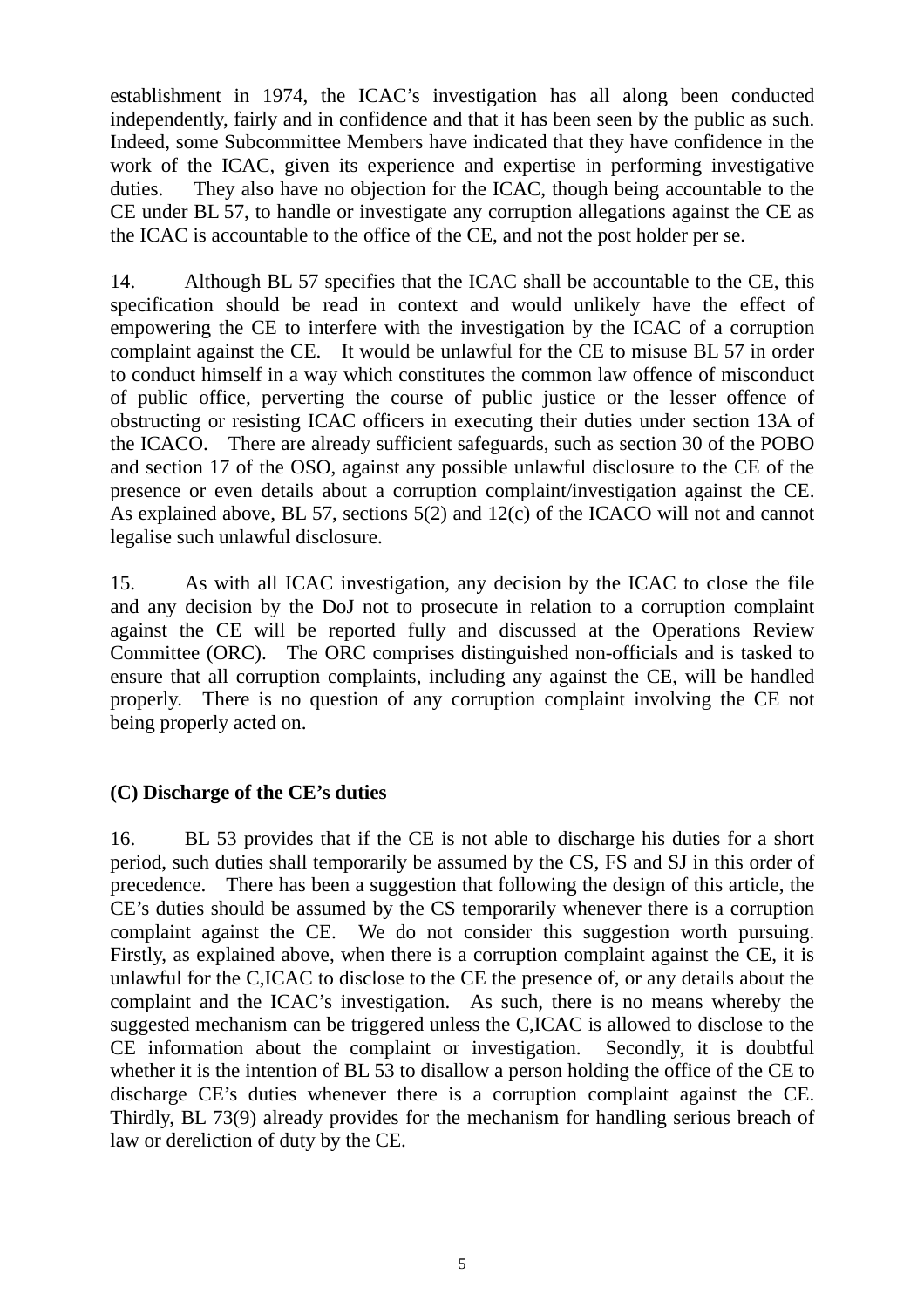### **(D) ICAC's accountability mechanism**

17. In accordance with BL 57 and section 5 of the ICACO, the C,ICAC is accountable to the CE. The C,ICAC reports to the CE as and when necessary on issues pertaining to the performance of his statutory duties. However, any matters relating to complaints concerning the CE will not be mentioned.

**Administration Wing, Chief Secretary for Administration's Office Department of Justice April 2008**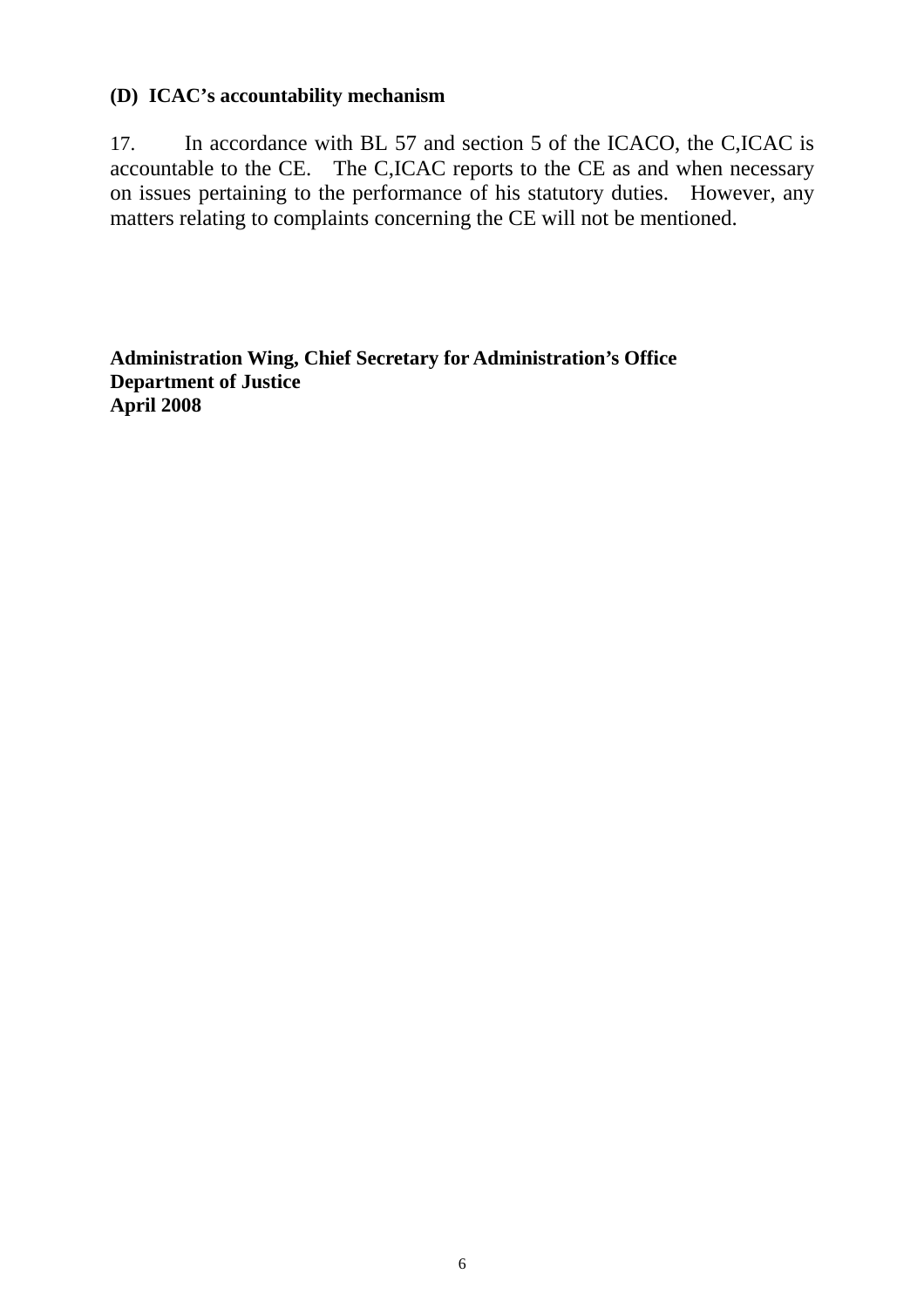#### **Impeachment and Prosecution of Heads of States in Overseas Jurisdictions**

|                                                               | <b>United States</b>                                                                                                                                                                                                                                                                                                              | <b>United Kingdom</b>                                                                                                                                                                                                                                                                      | <b>South Korea</b>                                                                                                                                                    | <b>Singapore</b>                                                                                                                                                                                                                          |
|---------------------------------------------------------------|-----------------------------------------------------------------------------------------------------------------------------------------------------------------------------------------------------------------------------------------------------------------------------------------------------------------------------------|--------------------------------------------------------------------------------------------------------------------------------------------------------------------------------------------------------------------------------------------------------------------------------------------|-----------------------------------------------------------------------------------------------------------------------------------------------------------------------|-------------------------------------------------------------------------------------------------------------------------------------------------------------------------------------------------------------------------------------------|
| <b>Constitutional</b><br>basis for<br>impeachment             | The US Constitution<br>$\bullet$<br>provides for the<br>impeachment of a<br>President.                                                                                                                                                                                                                                            | The basis for<br>$\bullet$<br>impeachment is<br>established by<br>constitutional<br>convention.                                                                                                                                                                                            | The Korean Constitution<br>provides for the<br>impeachment of a<br>President.                                                                                         | The Constitution provides<br>for the removal procedure<br>of the President, which is<br>similar to the<br>impeachment mechanism<br>under Article 73(9) of our<br>Basic Law.                                                               |
| Are<br>corruption-related<br>offences<br>impeachable?         | Yes                                                                                                                                                                                                                                                                                                                               | The scope of<br>$\bullet$<br>impeachable deeds is<br>unclear.                                                                                                                                                                                                                              | Yes                                                                                                                                                                   | Yes                                                                                                                                                                                                                                       |
| <b>Criminal Liability</b><br>of Head of State /<br>Government | The US Department of<br>$\bullet$<br>Justice holds that the<br>President is afforded<br>immunity from criminal<br>prosecution until such time<br>as he leaves his office or<br>the Congress has<br>impeached and removed<br>the President from his<br>office. In reality, no<br>sitting President has ever<br>been prosecuted for | There are authorities that $  \cdot  $<br>$\bullet$<br>the ruling monarch, being<br>the Head of State, is<br>exempt from the<br>jurisdiction of the<br>criminal courts.<br>However, the Prime<br>Minister, being the Head<br>of Government, is not<br>immune from criminal<br>liabilities. | The Constitution provides<br>that the President shall not<br>be charged with a criminal<br>offence during his tenure<br>of office save for specific<br>circumstances. | The President of<br>Singapore enjoys a<br>constitutional immunity<br>from any court<br>proceedings for anything<br>done or omitted to be<br>done by him in both his<br>private and official<br>capacity during the term<br>of his office. |